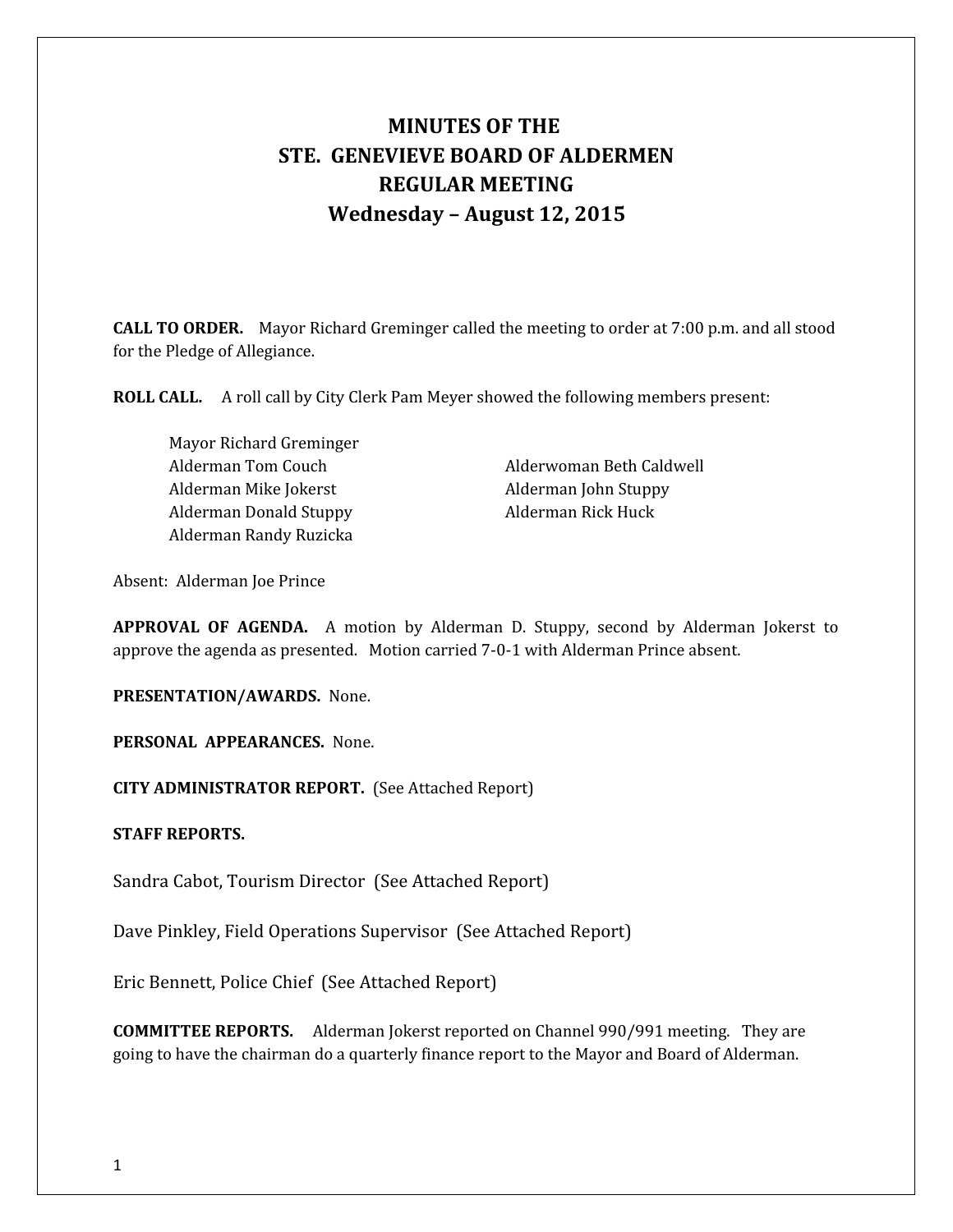### **CONSENT AGENDA**

Minutes – Board of Aldermen – Regular Meeting – July 23, 2015. A motion by Alderman Ruzicka, second by Alderman J. Stuppy to approve the Minutes of the Regular Board of Aldermen meeting from July 23, 2015. Motion carried 7-0-1 with Alderman Prince absent.

Minutes – Board of Aldermen – Special Meeting - August 6, 2015. A motion by Alderman Caldwell, second by Alderman Ruzicka to approve the Minutes of the Special Meeting of the Board of Aldermen from August 6, 2015. Motion carried 7-0-1 with Alderman Prince absent.

RESOLUTION 2015 – 40. A RESOLUTION AUTHORIZING THE 2007 CHEVY IMPALA BE DECLARED SURPLUS PROPERTY AND PROVIDING FURTHER AUTHORITY. A motion by Alderman Jokerst, second by Alderman Ruzicka to approve Resolution 2015-40. Motion carried 7-0-1 with Alderman Prince absent.

RESOLUTION 2015- 41. A RESOLUTION APPOINTING SABRINA FORD TO THE STE. GENEVIEVE TOURISM TAX COMMISSION. A motion by Alderman D. Stuppy, second by Alderwoman Caldwell to approve Resolution 2015-41. Motion carried 7-0-1 with Alderman Prince absent.

## **OLD BUSINESS.**

**BILL NO. 4051.** AN ORDINANCE APPROVING CHANGE ORDER NO. 1 IN THE AMOUNT OF \$(-3,187.00) AND A FINAL CONTRACT AMOUNT OF \$928,366.00 ON THE CONTRACT WITH T. DRURY, CONTRACTING INC. OF BLOOMSDALE, MISSOURI FOR THE STE. GENEVIEVE WATER MAIN REPLACMENT PROJECT NO. 14-5960. 2<sup>nd</sup> READING. A motion by Alderwoman Caldwell, second by Alderman D. Stuppy, Bill No. 4051 was placed on its second and final reading, read by title only, considered and passed by a roll call vote as follows: Ayes: Alderwoman Beth Caldwell, Alderman Tom Couch, Alderman John Stuppy, Alderman Mike Jokerst, Alderman Donald Stuppy, Alderman Richard Huck and Alderman Randy Ruzicka. Nays: None Absent: Alderman Joe Prince Motion carried 7-0- 1. Thereupon Bill No. 4051 was declared Ordinance No. 3988 signed by the Mayor and attested by the City Clerk.

### **NEW BUSINESS.** None.

**PUBLIC COMMENTS.** Mr. Bill Oberle, 1325 Riverwoods Trail addressed the Mayor and Board of Aldermen concerning the walking trail at Progress Parkway and the mud and water that are standing on it due to the construction of the Riverview Nursing Home. His concern is that it gets fixed properly. He also reported on an area with mud on it on the M road side when you are just getting on the beginning of the trail . City Administrator Martin Toma will make sure upon completion of the nursing home that the trail is put back to original condition.